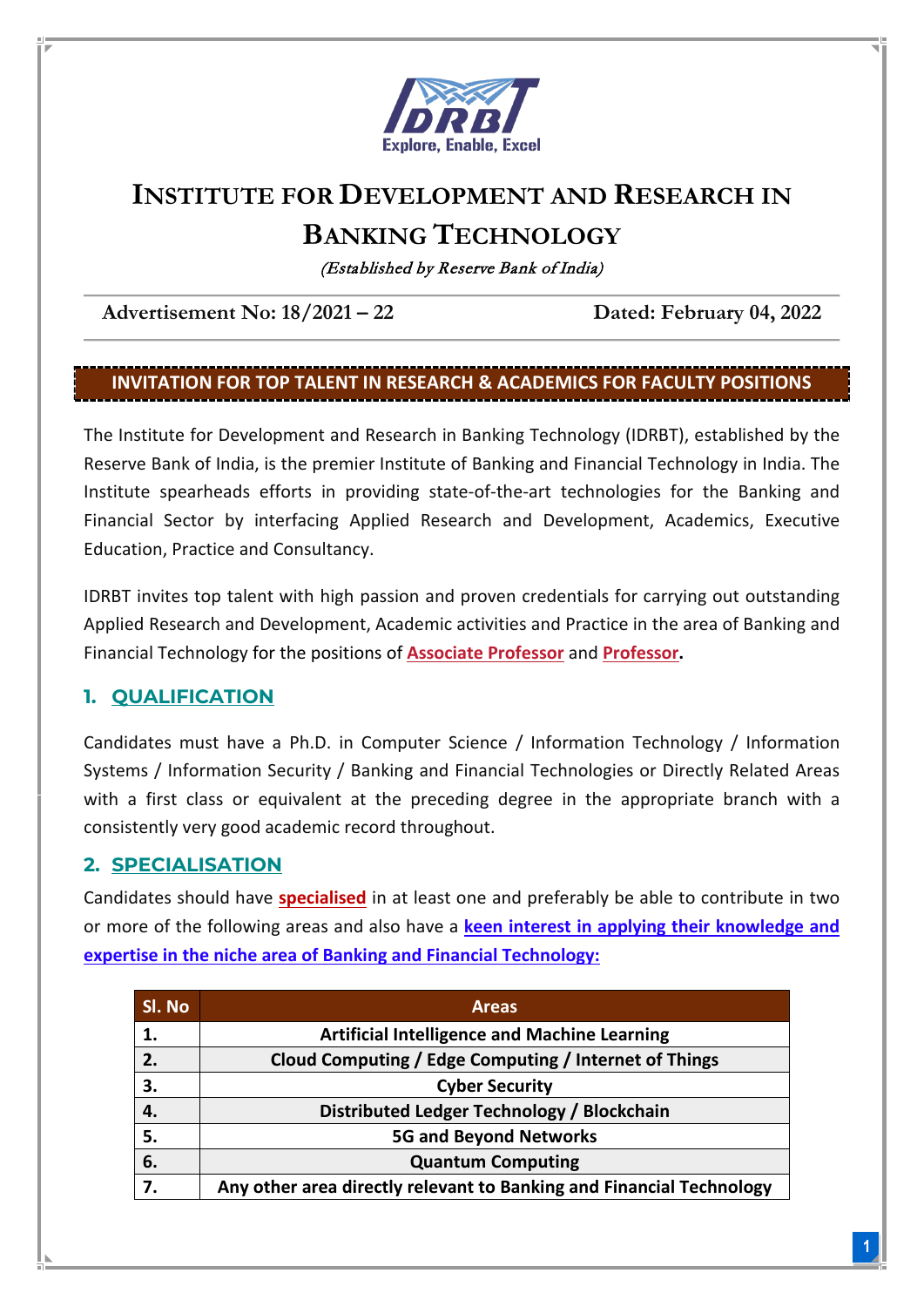## **3. EXPERIENCE**

## **3. (a). Professor**

A minimum of ten years of research / professional experience of which at least four years should be at the level of Associate Professor in IITs, IISc Bangalore, IIMs, or at an equivalent level in any such other Indian or foreign institution(s) of comparable standards.

## **3. (b) Associate Professor**

A minimum of six years of research / professional experience of which at least three years should be at the level of Assistant Professor in IITs, IISc Bangalore, IIMs, or at an equivalent position in any such other Indian or foreign institution(s) of comparable standards

## **4. TYPE OF POSITIONS**

#### **a) Regular**

The positions of Professor and Associate Professor are **Regular Positions** with a probation period of one or two years.

#### **b) Contract**

The positions of Professor and Associate Professor are open for Contractual Recruitment for a period of upto five years and accordingly candidates can apply for these positions on a contractual basis. Further, the Selection Committee for Faculty positions may offer **Contractual Positions** to some candidates based on their Academic Profile and Performance in the Selection Process.

Candidates should clearly indicate the type of position they are applying for in their application.

#### **5. NO. OF REGULAR POSITIONS**

The Institute plans to recruit up to **Four** Regular Faculty members at the level of Professor and Associate Professor.

#### **6. RESERVATION**

While one position is reserved for OBC candidates, three positions are open for General candidates.

## **7. REMUNERATION**

#### **(i) For Regular Positions**

| <b>Faculty Positions</b> | <b>Pay Level and Matrix</b>                                     | Minimum Basic Pay |
|--------------------------|-----------------------------------------------------------------|-------------------|
| <b>Professor</b>         | Pay Level 14 of Rs. 1,59,100 - 2,20,200/-                       | Rs. 1,59,100 /-   |
|                          | Associate Professor   Pay Level 13 of Rs. 1,39,600 - 2,11,300/- | Rs 1,39,600 /-    |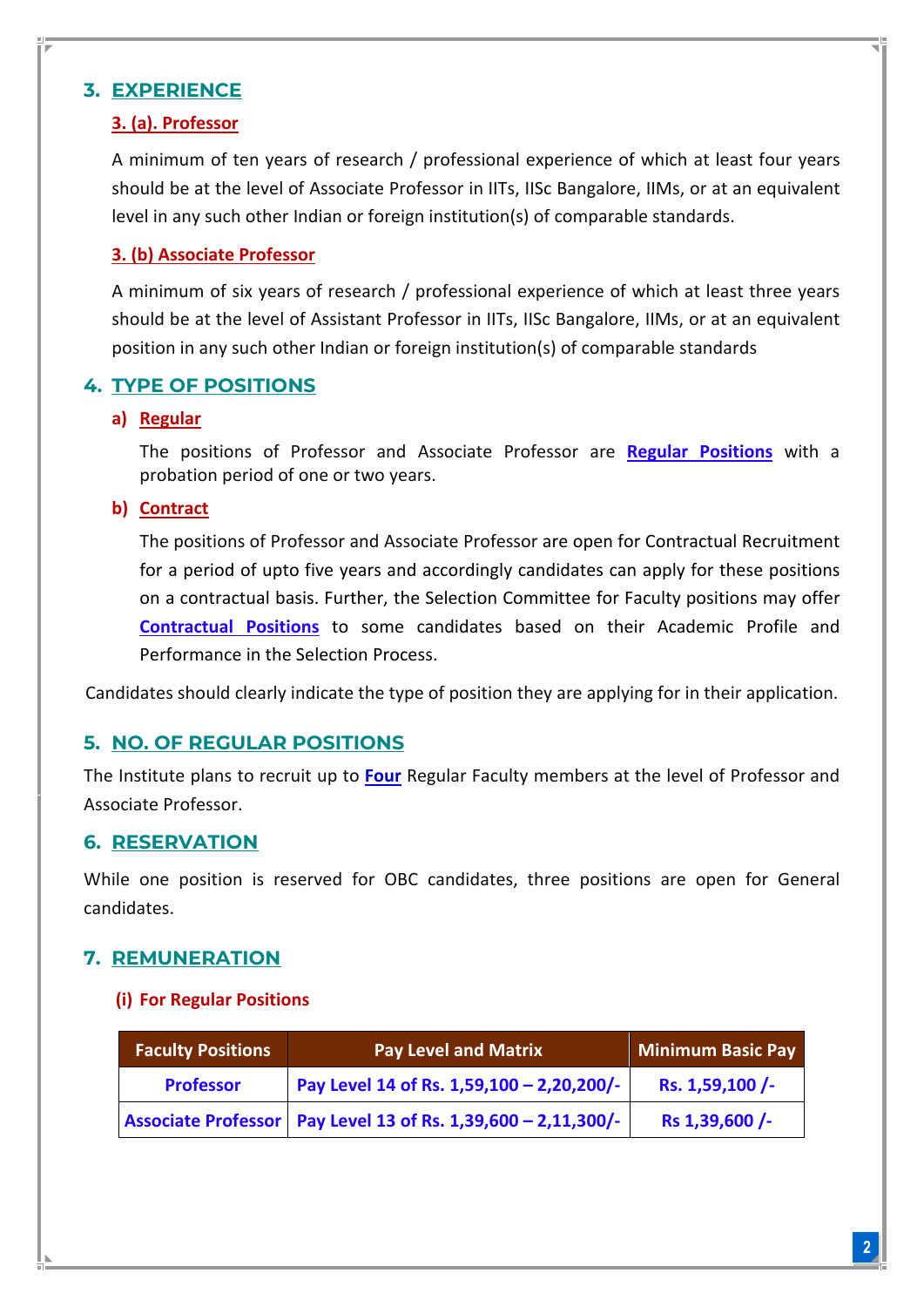#### **(i) a. Pay and Perks**

**The Regular Faculty, apart from the applicable Pay, will also be eligible for Dearness Allowance, Quarters or House Rent Allowance, Transport Allowance, Leave Travel Concession, Medical Reimbursement, Development Grant, Children Education Allowance, Newspaper Reimbursement, Telephone and Internet Expenses Reimbursement, Laptop Reimbursement, Gratuity, National Pension System, Group Personal Accident Insurance, Welfare Fund Facilities, Reimbursement of Professional Society Fee, Earned Leave Encashment, Nomination to National and International Seminars/Conferences, etc., as per the rules and regulations of the Institute**.

#### **(ii) For Contractual Positions**

Compensation shall be on an all-inclusive CTC basis. Right candidates shall be adequately compensated.

#### **8. OTHER RULES & REGULATIONS**

- (1) Candidates should have excellent research and academic record, good communication skills, ability to work in a team and a commitment to high quality Applied Research and Development, Academics and Practice in the area of Banking and Financial Technology.
- (2) The Institute at its discretion may consider relaxing the experience requirements and granting advance increments in the case of Outstanding Candidates.
- (3) Candidates should satisfy themselves about their eligibility for the position applied for. Mere fulfillment of the eligibility does not entitle a candidate to be shortlisted for the Selection Process.
- (4) Candidates should not enclose any certificates or copies thereof with the application. The candidature will be considered on the strength of the information declared in the Application. Verification shall be conducted in due course. If at any stage, it is found that any information furnished by the applicant is false / incorrect or if according to the Institute, the candidate does not satisfy the eligibility criteria, his/her candidature/appointment is liable to be cancelled / terminated at any point in time, in addition to any disciplinary action as may be necessary.
- (5) Candidates should apply for the positions in the **format provided. Further, they must submit along with the application a Detailed Work Plan for the next three to five years on the work they propose to do, the timelines for completing it, the resultant deliverables, and how this work will benefit the Indian Banking and Financial Sector, in at least two areas of specialisation chosen from among the list mentioned in Paragraph 2 of this advertisement, if selected by the Institute.**